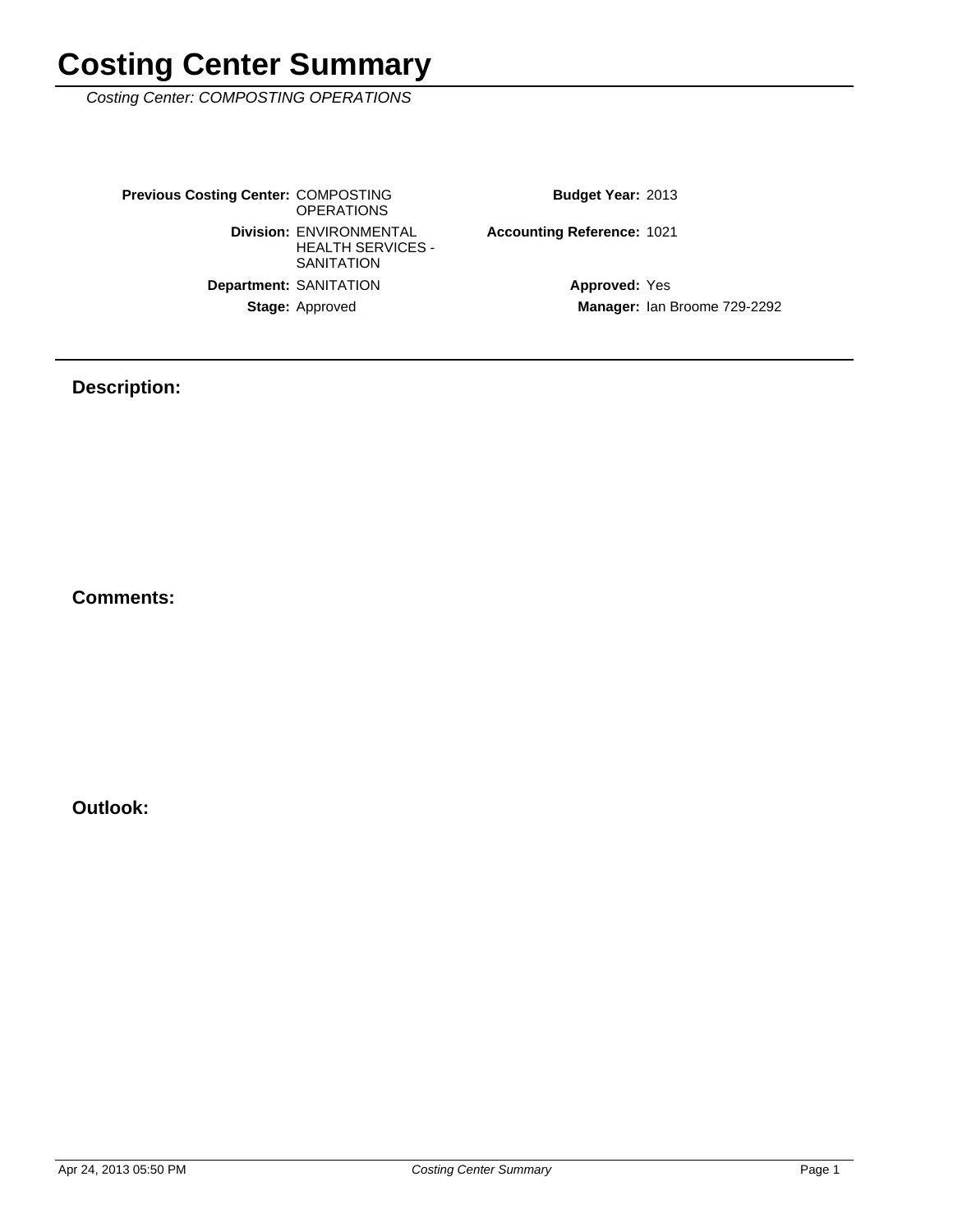Costing Center: COMPOSTING OPERATIONS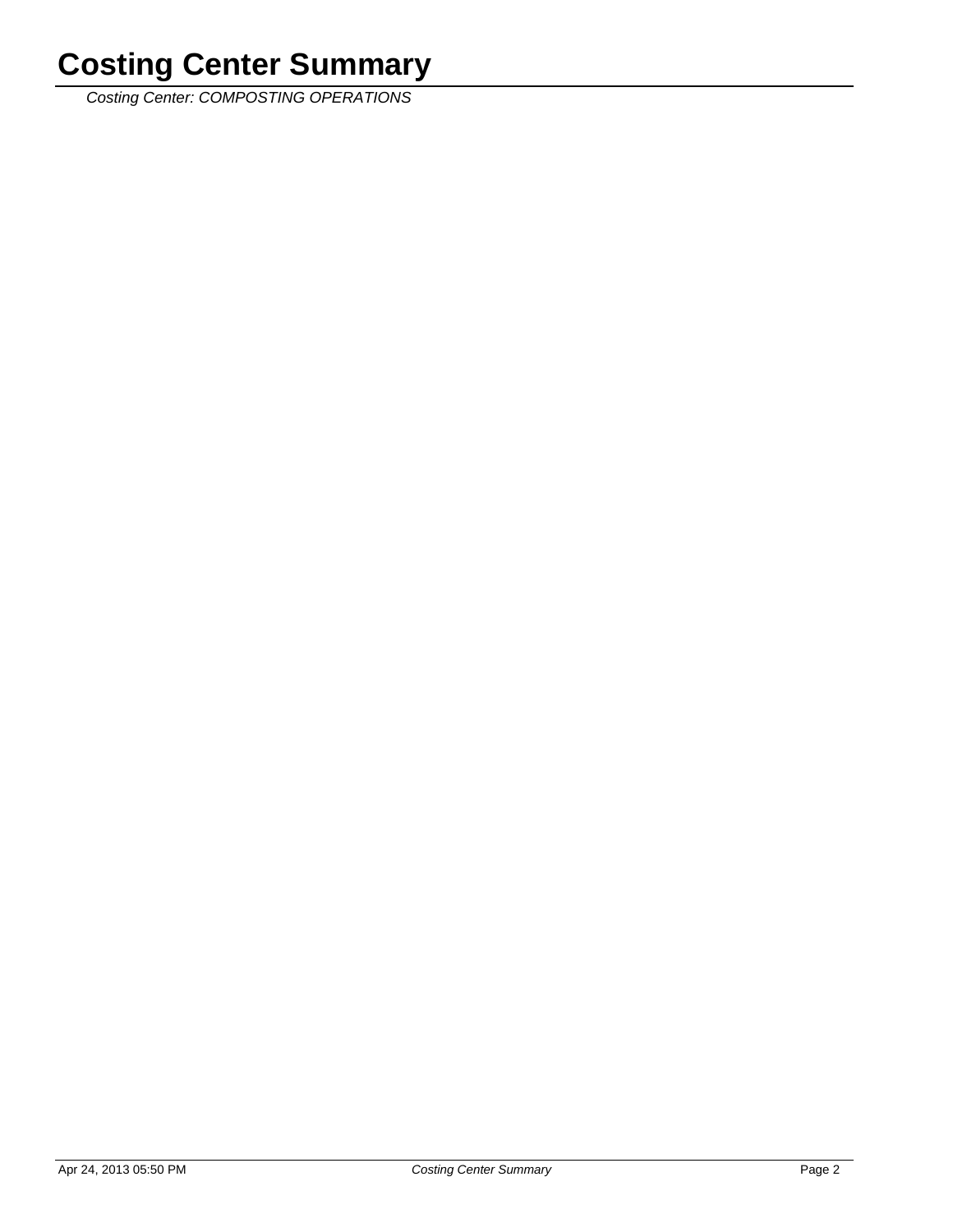Costing Center: COMPOSTING OPERATIONS

No Data Available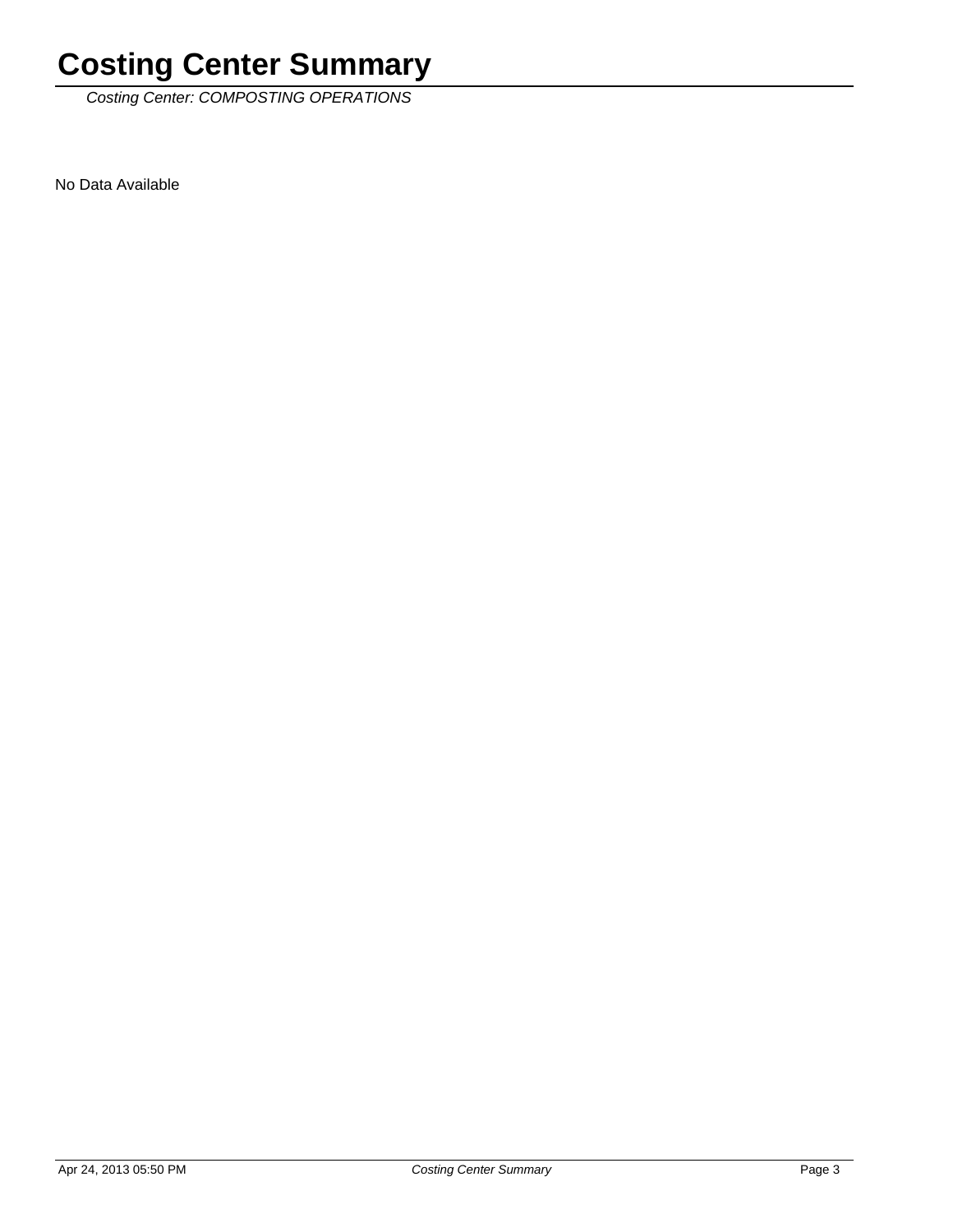Costing Center: COMPOSTING OPERATIONS

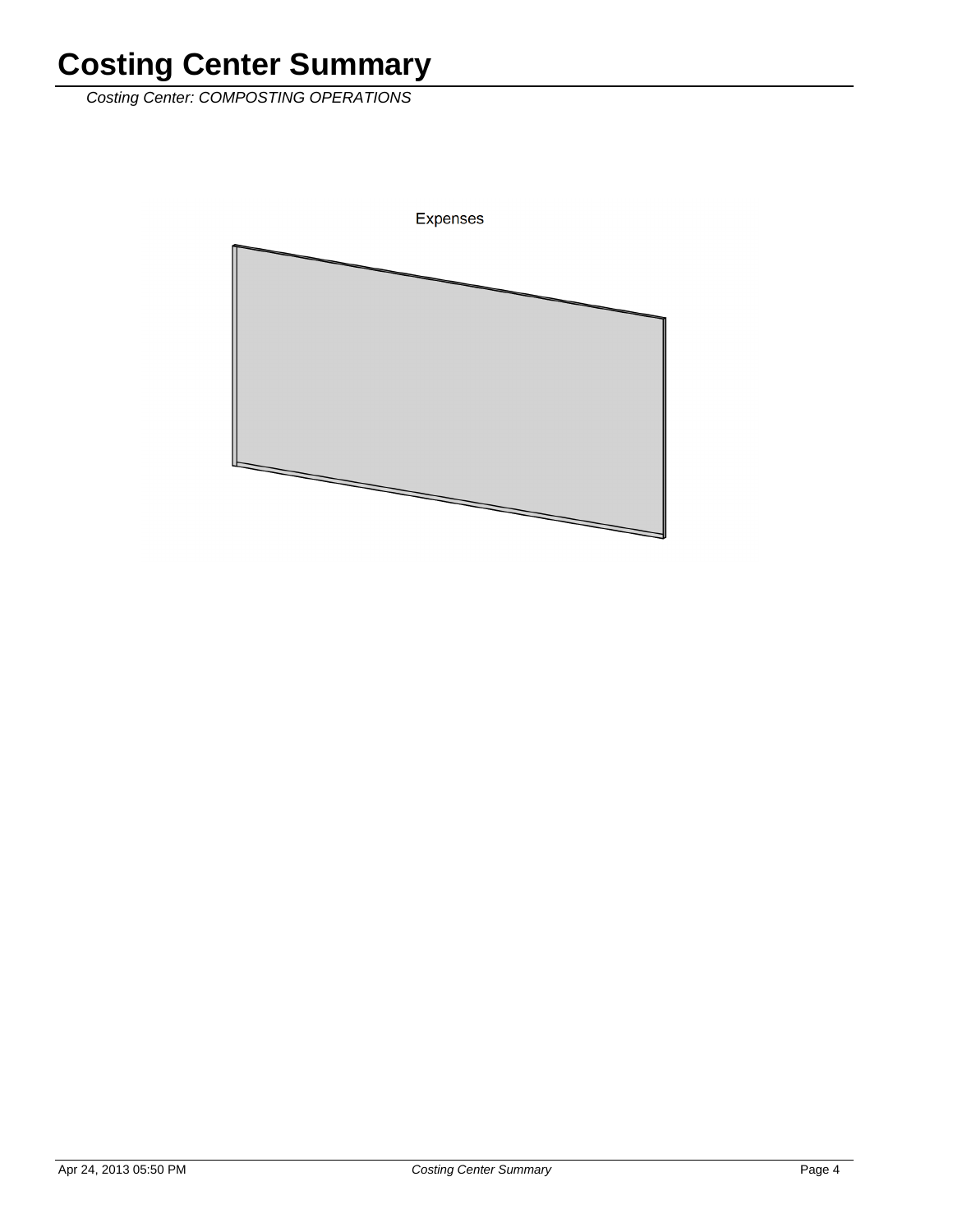Costing Center: LANDFILL SITE OPERATIONS

Stage: Approved **Department: SANITATION Division: ENVIRONMENTAL** HEALTH SERVICES - **SANITATION Previous Costing Center: LANDFILL SITE OPERATIONS** 

Budget Year: 2013

**Accounting Reference: 0204** 

Manager: Ian Broome 729-2292 **Approved: Yes** 

#### **Description:**

This cost center is for all administration costs for the Sanitation Department. The main items in this budget are the salaries and wages, as well as equipment costs.

This account covers also the costs associated with the composting operation, including wood grinding, cost of building, watering, turning windrows of feed stock, trauma screening of finished product, as well as the collection of the yard waste from the depots.

This account reflects the recoveries from charges to the residential collection, commercial collection and other City accounts for disposal site fees. This account has been adjusted for 2013 to reflect the changes approved under the Solid Waste Management Plan , the addition of a bulk item pickup fee, and an increase in fees from recycling. The revenue generated from the sale of metal collected at the Landfill Site is used to offset programs such as Spring/Yard cleanup (advertising), as well as funds for travel to evaluate alternative methods for disposing of refuse. These funds also pay for additional organic containers for recycling depots as needed.

#### **Comments:**

Advertising costs will increase for education of the public in the new refuse/recycling system. Contract expenses will also increase as past years funding, has not kept up with demand. External equipment rental will increase for projects that landfill needs to undertake for the upgrade of work areas. There is a need for additional staff to fill in for sick persons and vacations in order to keep up with daily demands. Freon depleting devices will be required due to increased volumes. There has been a very large stockpile of wood and construction wood waste material accumulating and this is why additional funds are needed to reduce it to a manageable state.

2013 includes the contract fee of \$78,000 for IGRS to flare methane gas from the site in accordance with Provincial standards.

### **Outlook:**

With the new recycling program in place, Emterra has increased it's charges to the City of Brandon for recycling fees, therefore external recycling revenue will decrease until a new contract is negotiated. The department will be in the process of evaluating the system and most likely be going out for a RFP on the process in early 2013 as the current contract is set to expire April 2013.

The Sanitation Department will continue to pay a Provincial tax (WRARS levy) of \$10 per tonne for the refuse collection coming across the scale and being placed at the tipping face of the active cell. The Province will then disburse 80% of the provincial fund annually based on the City's proportionate share of captured recycling that has been reported to MMSM. With this fee schedule in place, the Sanitation department will continue its efforts to promote recycling incentives and activities.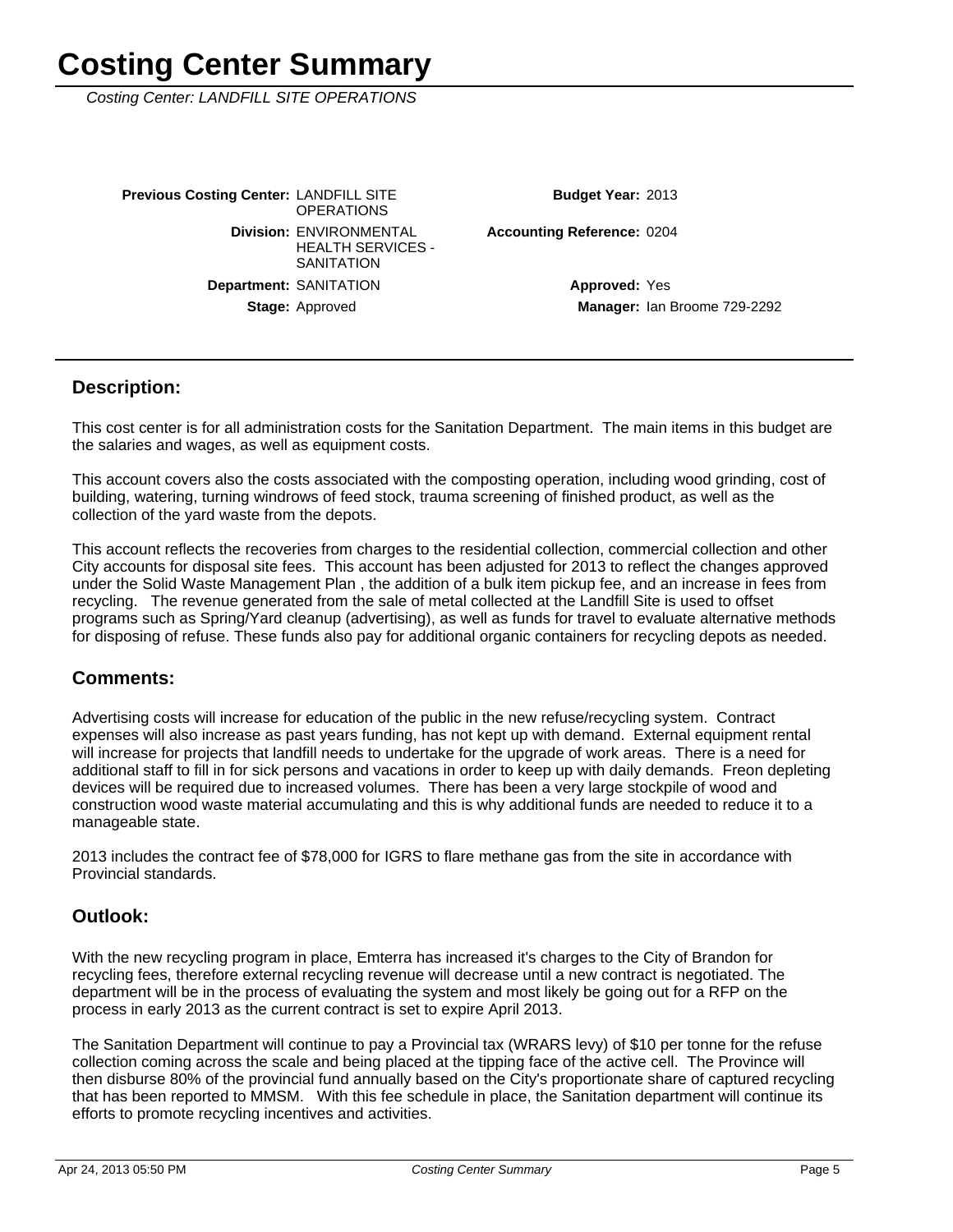Costing Center: LANDFILL SITE OPERATIONS

### **Changes to Costing Center:**

| <b>GL Account</b>      | <b>GL Account Description</b>     | <b>Changes</b>     | <b>Percent Change</b> | 2012<br><b>Approved</b><br><b>Stage</b> | 2013 Amount |
|------------------------|-----------------------------------|--------------------|-----------------------|-----------------------------------------|-------------|
| <b>Revenues</b>        |                                   |                    |                       |                                         |             |
| 42506                  | <b>SCRAP METAL SALES</b>          | Increased          | 14.00 %               | 50,000                                  | 57,000      |
| 42544                  | <b>DIESEL FUEL SALES</b>          | Increased          | 66.67 %               | 3,000                                   | 5,000       |
| 42558                  | <b>E-WASTE SALES</b>              | Increased          | 72.22 %               | 9,000                                   | 15,500      |
| 42901                  | <b>HOUSEHOLD REFUSE FEES</b>      | Unchanged          | 0.00%                 | 1,650                                   | 1,650       |
| 42903                  | <b>FREON HANDLING FEE</b>         | Increased          | 37.50 %               | 8,000                                   | 11,000      |
| 42908                  | <b>MATERIAL RECYCLING FEES</b>    | Increased          | 341.34 %              | 43,504                                  | 192,000     |
| 42909                  | RECYCLING-EXTERNAL                | Increased          | 28.00 %               | 25,000                                  | 32,000      |
| 42921                  | TIRE DISPOSAL FEES                | Increased          | 425.00 %              | 4,000                                   | 21,000      |
| 42986                  | <b>ENVIRONMENTAL</b>              | Increased          | 1.94 %                | 360,000                                 | 367,000     |
| 42990                  | <b>RECEIPTS</b>                   | Decreased          | 12.23 %               | 2,050,000                               | 1,799,200   |
| 42991                  | <b>MUNICIPAL FEES</b>             | Increased          | 7.91 %                | 57,731                                  | 62,299      |
| 42999                  | <b>REVENUE</b>                    | Increased          | 42.40 %               | 42,135                                  | 60,000      |
| 44992                  | <b>ECO CENTRE RECOVERIES</b>      | Increased          | 300.00 %              | 1,000                                   | 4,000       |
| <b>Total Revenues:</b> |                                   |                    |                       | 2,655,020                               | 2,627,649   |
| <b>Expenditures</b>    |                                   |                    |                       |                                         |             |
| 51055                  | <b>ECO CENTRE SALARIES</b>        | Unchanged          | 0.00%                 | 2,000                                   | 2,000       |
| 51083                  | <b>REGULAR SALARIES</b>           | Increased          | 9.23%                 | 433,205                                 | 473,184     |
| 51084                  | <b>OVERTIME SALARIES</b>          | Decreased          | 16.67 %               | 15,000                                  | 12,500      |
| 51090                  | SHIFT DIFFERENTIAL                | Unchanged          | 0.00%                 | 2,000                                   | 2,000       |
| 51100                  | <b>UNIFORMS</b>                   | Decreased          | 9.09%                 | 550                                     | 500         |
| 51122                  | <b>BOOT ALLOWANCE</b>             | Decreased          | 45.28 %               | 1,325                                   | 725         |
| 51123                  | PROTECTIVE CLOTHING               | Decreased          | 33.33 %               | 3,000                                   | 2,000       |
| 51141                  | <b>TRAINING &amp; DEVELOPMENT</b> | Decreased          | 10.00 %               | 2,500                                   | 2,250       |
| 51184                  | <b>DOUBLE OVERTIME</b>            | Not used this year |                       | 1,300                                   | 0           |
| 51186                  | <b>STATUTORY PREMIUM</b>          | Not used this year |                       | 2,098                                   | $\Omega$    |
| 51285                  | <b>MEDICALS</b>                   | Unchanged          | 0.00%                 | 200                                     | 200         |
| 52015                  | <b>CONTRACTS</b>                  | Decreased          | 5.10%                 | 259,102                                 | 245,889     |
| 52028                  | <b>FIRE INSURANCE</b>             | Increased          | 187.72 %              | 57                                      | 164         |
| 52081                  | EXTERNAL EQUIPMENT                | Decreased          | 25.00 %               | 20,000                                  | 15,000      |
| 52902                  | <b>FREON DEPLETING DEVICES</b>    | Decreased          | 16.67 %               | 30,000                                  | 25,000      |
| 53025                  | HEAT                              | Decreased          | 54.40 %               | 12,061                                  | 5,500       |
| 53046                  | <b>POWER</b>                      | Increased          | 24.51 %               | 5,622                                   | 7,000       |
| 53130                  | <b>TELEPHONE REGULAR</b>          | Decreased          | 7.14 %                | 7,000                                   | 6,500       |
| 53131                  | TELEPHONE LONG DISTANCE           | Not used this year |                       | 80                                      | 0           |
| 53150                  | WATER                             | Decreased          | 7.83%                 | 217                                     | 200         |
| 53295                  | RADIO COSTS                       | Increased          | 18.18%                | 5,923                                   | 7,000       |
| 54099                  | PARTS AND MATERIALS               | Decreased          | 15.09 %               | 35,333                                  | 30,000      |
| 54103                  | GASOLINE #2                       | Decreased          | 8.12%                 | 10,884                                  | 10,000      |
| 54104                  | <b>DIESEL</b>                     | Increased          | 762.02 %              | 4,279                                   | 36,886      |
| 54228                  | <b>PROPANE</b>                    | Decreased          | 75.85 %               | 4,140                                   | 1,000       |
| 54257                  | <b>WORK ORDER PARTS &amp;</b>     | Decreased          | 54.55 %               | 5,500                                   | 2,500       |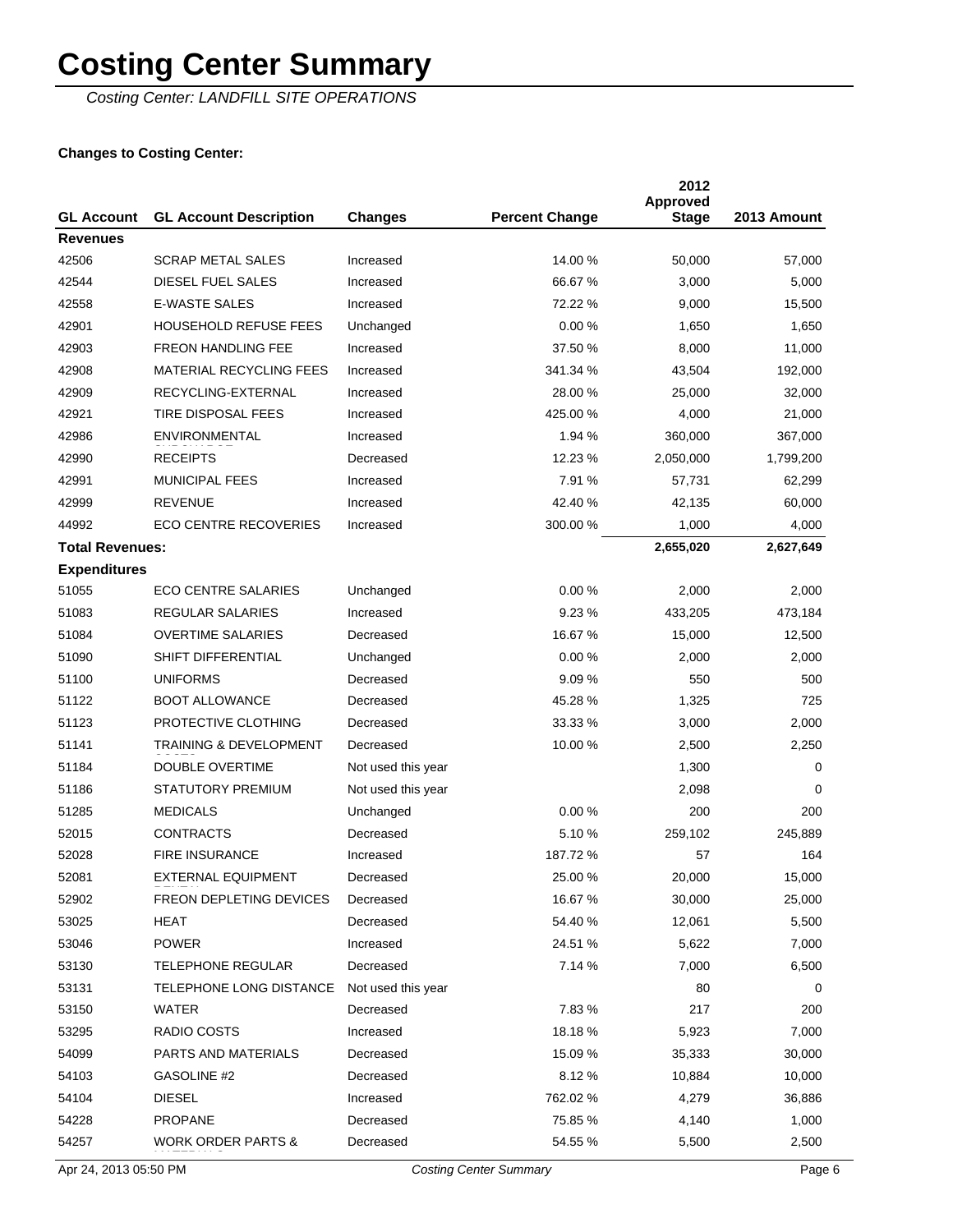Costing Center: LANDFILL SITE OPERATIONS

|                            |                                  |                    |                       | 2012<br>Approved |             |
|----------------------------|----------------------------------|--------------------|-----------------------|------------------|-------------|
| <b>GL Account</b>          | <b>GL Account Description</b>    | <b>Changes</b>     | <b>Percent Change</b> | <b>Stage</b>     | 2013 Amount |
| 59003                      | <b>ADVERTISING</b>               | Decreased          | 26.07 %               | 25,700           | 19,000      |
| 59047                      | <b>ECO CENTRE ADVERTISING</b>    | Decreased          | 33.33 %               | 3,000            | 2,000       |
| 59066                      | <b>ENVIRONMENTAL LEVY</b>        | Decreased          | 7.57 %                | 530,000          | 489,860     |
| 59080                      | <b>INTERNAL EQUIPMENT</b>        | Decreased          | 4.59 %                | 140,583          | 134,133     |
| 59138                      | <b>BUSINESS TRAVEL - MILEAGE</b> | Decreased          | 62.96 %               | 2,700            | 1,000       |
| 59139                      | <b>CONFERENCE COSTS</b>          | Decreased          | 50.00 %               | 3,000            | 1,500       |
| 59213                      | <b>WORK ORDER INTERNAL</b>       | Not used this year |                       | 10,710           | 0           |
| 59248                      | <b>DISPOSAL SITE CHARGE</b>      | Increased          | 133.33 %              | (15,000)         | (35,000)    |
| 59249                      | RECOVERY COMMERCIAL              | Unchanged          | 0.00%                 | (2, 496)         | (2, 496)    |
| 59250                      | <b>RECOVERY RESIDENTIAL</b>      | Increased          | 27.24 %               | (600,000)        | (763, 465)  |
| 59993                      | <b>EQUIPMENT CAPITAL</b>         | Increased          | 32.24 %               | 285,972          | 378,162     |
| <b>Total Expenditures:</b> |                                  |                    |                       | 1,247,545        | 1,112,692   |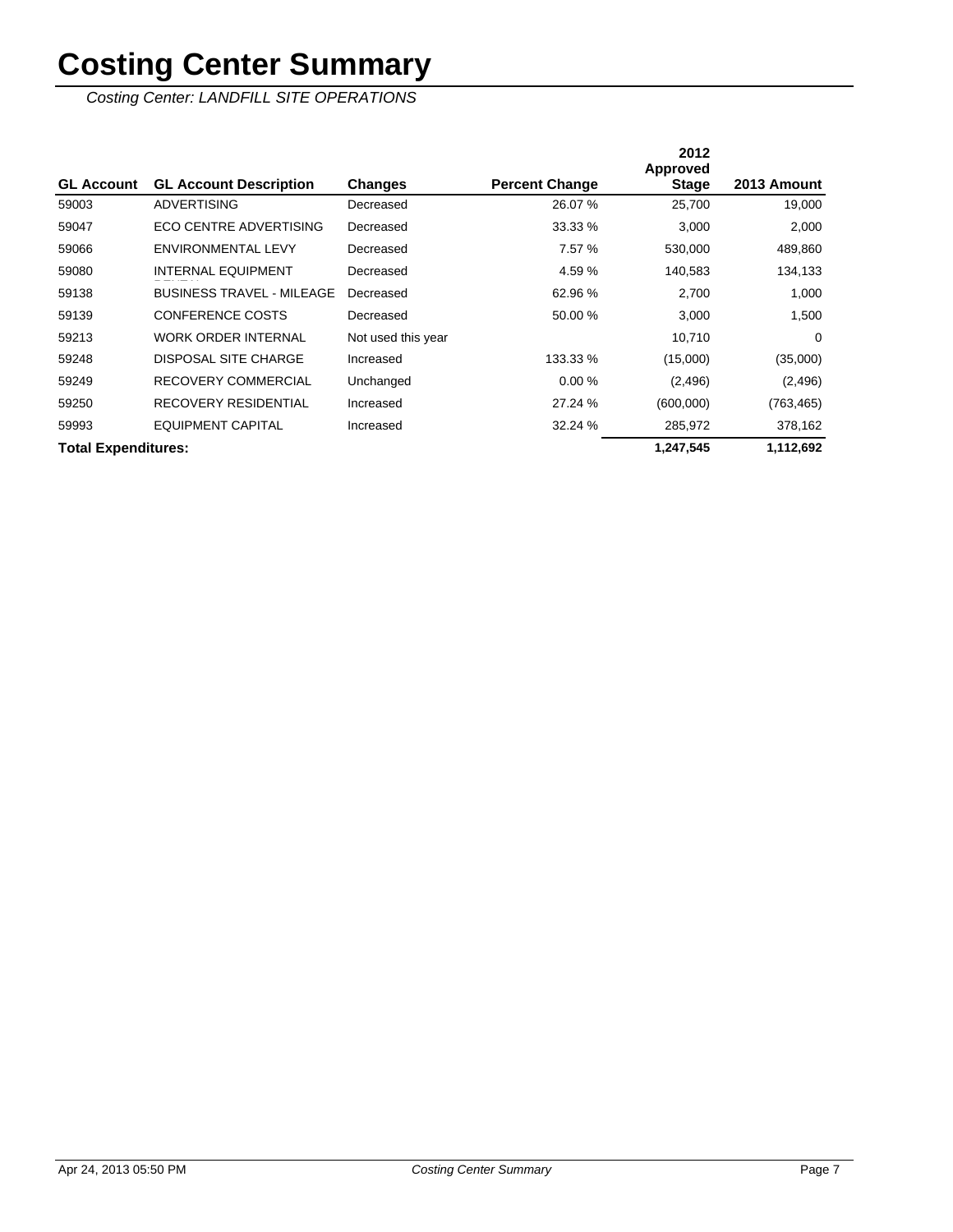Costing Center: LANDFILL SITE OPERATIONS

|                          |                                               | 2011<br><b>Actuals</b> | 2012<br><b>Revised</b><br><b>Budget</b> | 2013<br><b>Current</b><br><b>Budget</b> | 2014<br><b>Forecast</b> |
|--------------------------|-----------------------------------------------|------------------------|-----------------------------------------|-----------------------------------------|-------------------------|
| <b>Revenues</b>          |                                               |                        |                                         |                                         |                         |
|                          | <b>Conditional Government Transfers</b>       |                        |                                         |                                         |                         |
| 43510                    | PROVINCIAL GOV'T                              | 7,907                  | 0                                       | 0                                       | 0                       |
|                          | <b>Conditional Government Transfers Total</b> | 7,907                  | $\mathbf 0$                             | 0                                       | $\mathbf 0$             |
| Other Income             |                                               |                        |                                         |                                         |                         |
| 42990                    | <b>RECEIPTS</b>                               | 1,679,442              | 1,750,000                               | 1,799,200                               | 1,890,000               |
| 42999                    | <b>REVENUE</b>                                | 6,295                  | 52,135                                  | 60,000                                  | 60,000                  |
| 44992                    | <b>ECO CENTRE RECOVERIES</b>                  | 6,265                  | 1,000                                   | 4,000                                   | 4,000                   |
| Other Income Total       |                                               | 1,692,002              | 1,803,135                               | 1,863,200                               | 1,954,000               |
|                          | Permits, Licenses and Fines                   |                        |                                         |                                         |                         |
| 42991                    | <b>MUNICIPAL FEES</b>                         | 56,203                 | 62,299                                  | 62,299                                  | 62,299                  |
|                          | Permits, Licenses and Fines Total             | 56,203                 | 62,299                                  | 62,299                                  | 62,299                  |
|                          | User Fees and Sales of Goods                  |                        |                                         |                                         |                         |
| 42506                    | <b>SCRAP METAL SALES</b>                      | 57,812                 | 50,000                                  | 57,000                                  | 59,000                  |
| 42544                    | DIESEL FUEL SALES                             | 8,764                  | 5,000                                   | 5,000                                   | 5,000                   |
| 42558                    | <b>E-WASTE SALES</b>                          | 13,764                 | 10,000                                  | 15,500                                  | 15,500                  |
| 42901                    | <b>HOUSEHOLD REFUSE FEES</b>                  | 1,825                  | 1,650                                   | 1,650                                   | 1,650                   |
| 42903                    | <b>FREON HANDLING FEE</b>                     | 10,606                 | 8,000                                   | 11,000                                  | 11,000                  |
| 42908                    | <b>MATERIAL RECYCLING FEES</b>                | 274,368                | 121,000                                 | 192,000                                 | 192,000                 |
| 42909                    | RECYCLING-EXTERNAL                            | 38,848                 | 27,000                                  | 32,000                                  | 32,000                  |
| 42921                    | TIRE DISPOSAL FEES                            | 17,196                 | 20,000                                  | 21,000                                  | 21,000                  |
| 42986                    | ENVIRONMENTAL SURCHARGE                       | 392,164                | 360,000                                 | 367,000                                 | 367,000                 |
|                          | User Fees and Sales of Goods Total            | 815,347                | 602,650                                 | 702,150                                 | 704,150                 |
|                          |                                               | 2,571,458              | 2,468,084                               | 2,627,649                               | 2,720,449               |
|                          |                                               |                        |                                         | 6.47%                                   | 3.53%                   |
| <b>Expenditures</b>      |                                               |                        |                                         |                                         |                         |
| <b>Benefits</b>          |                                               |                        |                                         |                                         |                         |
| 51100                    | <b>UNIFORMS</b>                               | 346                    | 550                                     | 500                                     | 500                     |
| 51122                    | <b>BOOT ALLOWANCE</b>                         | 755                    | 650                                     | 725                                     | 725                     |
| 51123                    | PROTECTIVE CLOTHING                           | 1,938                  | 3,000                                   | 2,000                                   | 2,000                   |
| 51285                    | <b>MEDICALS</b>                               | 315                    | 200                                     | 200                                     | 200                     |
| <b>Benefits Total</b>    |                                               | 3,354                  | 4,400                                   | 3,425                                   | 3,425                   |
| <b>Contract Services</b> |                                               |                        |                                         |                                         |                         |
| 52015                    | <b>CONTRACTS</b>                              | 185,804                | 235,174                                 | 245,889                                 | 245,889                 |
| 52028                    | FIRE INSURANCE                                | 57                     | 149                                     | 164                                     | 169                     |
| 52081                    | EXTERNAL EQUIPMENT RENTAL                     | 10,700                 | 63,040                                  | 15,000                                  | 15,000                  |
| 52902                    | FREON DEPLETING DEVICES                       | 25,675                 | 30,000                                  | 25,000                                  | 25,000                  |
|                          | <b>Contract Services Total</b>                | 222,236                | 328,363                                 | 286,053                                 | 286,058                 |
|                          | Materials and Supplies                        |                        |                                         |                                         |                         |
| 54057                    | <b>ECO CENTRE PARTS &amp; MATERIALS</b>       | 6                      | 0                                       | 0                                       | 0                       |
| 54099                    | PARTS AND MATERIALS                           | 45,393                 | 35,333                                  | 30,000                                  | 30,000                  |
| 54103                    | GASOLINE #2                                   | 10,242                 | 10,884                                  | 10,000                                  | 10,000                  |
| 54104                    | <b>DIESEL</b>                                 | 10,694                 | 21,606                                  | 36,886                                  | 36,886                  |
| 54228                    | PROPANE                                       | 1,505                  | 524                                     | 1,000                                   | 1,000                   |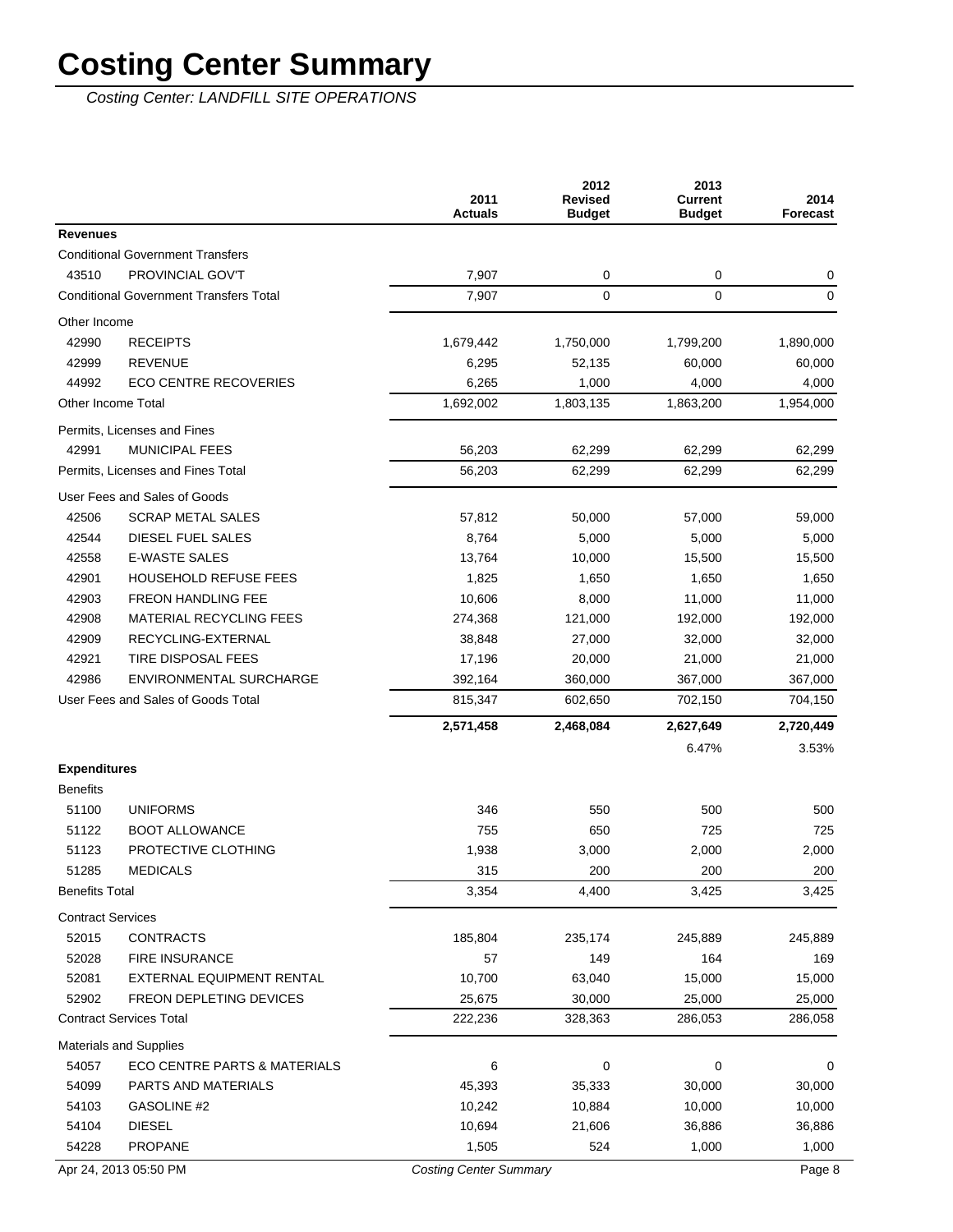Costing Center: LANDFILL SITE OPERATIONS

|                                                  | 2011<br><b>Actuals</b> | 2012<br><b>Revised</b><br><b>Budget</b> | 2013<br><b>Current</b><br><b>Budget</b> | 2014<br><b>Forecast</b> |
|--------------------------------------------------|------------------------|-----------------------------------------|-----------------------------------------|-------------------------|
| <b>WORK ORDER PARTS &amp; MATERIALS</b><br>54257 | 7,431                  | 5,500                                   | 2,500                                   | 2,500                   |
| Materials and Supplies Total                     | 75,271                 | 73,847                                  | 80,386                                  | 80,386                  |
| Other                                            |                        |                                         |                                         |                         |
| 51141<br><b>TRAINING &amp; DEVELOPMENT COSTS</b> | 3,012                  | 2,500                                   | 2,250                                   | 2,250                   |
| 59003<br><b>ADVERTISING</b>                      | 20,882                 | 25,700                                  | 19,000                                  | 20,863                  |
| 59047<br><b>ECO CENTRE ADVERTISING</b>           | 3,246                  | 3,000                                   | 2,000                                   | 2,000                   |
| 59066<br><b>ENVIRONMENTAL LEVY</b>               | 359.089                | 530,000                                 | 489,860                                 | 489,860                 |
| 59080<br><b>INTERNAL EQUIPMENT RENTAL</b>        | 426,257                | 105,750                                 | 134,133                                 | 134,133                 |
| 59138<br><b>BUSINESS TRAVEL - MILEAGE</b>        | 763                    | 2,700                                   | 1,000                                   | 1,000                   |
| 59139<br><b>CONFERENCE COSTS</b>                 | 410                    | 6,916                                   | 1,500                                   | 1,500                   |
| 59213<br>WORK ORDER INTERNAL EQUIPMENT           | 0                      | 5,718                                   | 0                                       | 0                       |
| DISPOSAL SITE CHARGE<br>59248                    | (54, 374)              | (20,000)                                | (35,000)                                | (35,000)                |
| 59249<br>RECOVERY COMMERCIAL                     | 0                      | (2, 496)                                | (2, 496)                                | (2,500)                 |
| 59250<br>RECOVERY RESIDENTIAL                    | (587, 374)             | (600,000)                               | (763, 465)                              | (788, 103)              |
| 59993<br>EQUIPMENT CAPITAL CONTRIBUTION          | 0                      | 258,909                                 | 378,162                                 | 425,209                 |
| <b>Other Total</b>                               | 171,910                | 318,697                                 | 226,944                                 | 251,212                 |
| Reserve Appropriation                            |                        |                                         |                                         |                         |
| 58544<br>DISPOSAL SITE B/L 4528                  | 45,000                 | 50,000                                  | 0                                       | 75,000                  |
| Reserve Appropriation Total                      | 45,000                 | 50,000                                  | 0                                       | 75,000                  |
| Salaries and Wages                               |                        |                                         |                                         |                         |
| 51055<br><b>ECO CENTRE SALARIES</b>              | 1,118                  | 2,500                                   | 2,000                                   | 2,000                   |
| 51083<br><b>REGULAR SALARIES</b>                 | 690,402                | 295,155                                 | 473,184                                 | 515,885                 |
| 51084<br><b>OVERTIME SALARIES</b>                | 22,424                 | 14,500                                  | 12,500                                  | 12,500                  |
| 51090<br>SHIFT DIFFERENTIAL                      | 1,604                  | 2,000                                   | 2,000                                   | 2,000                   |
| 51184<br><b>DOUBLE OVERTIME</b>                  | 0                      | 0                                       | 0                                       | 0                       |
| 51186<br><b>STATUTORY PREMIUM</b>                | 0                      | 0                                       | 0                                       | 0                       |
| 51231<br><b>INTERNAL SALARIES</b>                | 20,295                 | 4,100                                   | 0                                       | 0                       |
| <b>BANK TIME EARNED</b><br>51350                 | 0                      | $\mathbf 0$                             | 0                                       | 0                       |
| 51989<br>RECOVERY-WORKERS COMPENSATION           | (4, 595)               | $\mathbf 0$                             | 0                                       | 0                       |
| Salaries and Wages Total                         | 731,247                | 318,255                                 | 489,684                                 | 532,385                 |
| Transfers to/from Internal Accounts              |                        |                                         |                                         |                         |
| 59001<br><b>SHOP RATE CHARGES</b>                | 0                      | 500                                     | 0                                       | 0                       |
| Transfers to/from Internal Accounts Total        | 0                      | 500                                     | 0                                       | 0                       |
| <b>Utilities</b>                                 |                        |                                         |                                         |                         |
| 53025<br><b>HEAT</b>                             | 5,514                  | 7,500                                   | 5,500                                   | 5,500                   |
| 53046<br><b>POWER</b>                            | 6,975                  | 7,500                                   | 7,000                                   | 7,000                   |
| 53130<br><b>TELEPHONE REGULAR</b>                | 7,473                  | 7,000                                   | 6,500                                   | 6,500                   |
| 53131<br>TELEPHONE LONG DISTANCE                 | 141                    | 80                                      | 0                                       | 0                       |
| 53150<br><b>WATER</b>                            | 242                    | 217                                     | 200                                     | 200                     |
| 53295<br>RADIO COSTS                             | 7,199                  | 7,000                                   | 7,000                                   | 7,000                   |
| <b>Utilities Total</b>                           | 27,544                 | 29,297                                  | 26,200                                  | 26,200                  |
|                                                  | 1,276,562              | 1,123,358                               | 1,112,692                               | 1,254,666               |
|                                                  |                        |                                         | (0.95%)                                 | 12.76%                  |
| <b>Net Total</b>                                 | 1,294,896              | 1,344,726                               | 1,514,957                               | 1,465,783               |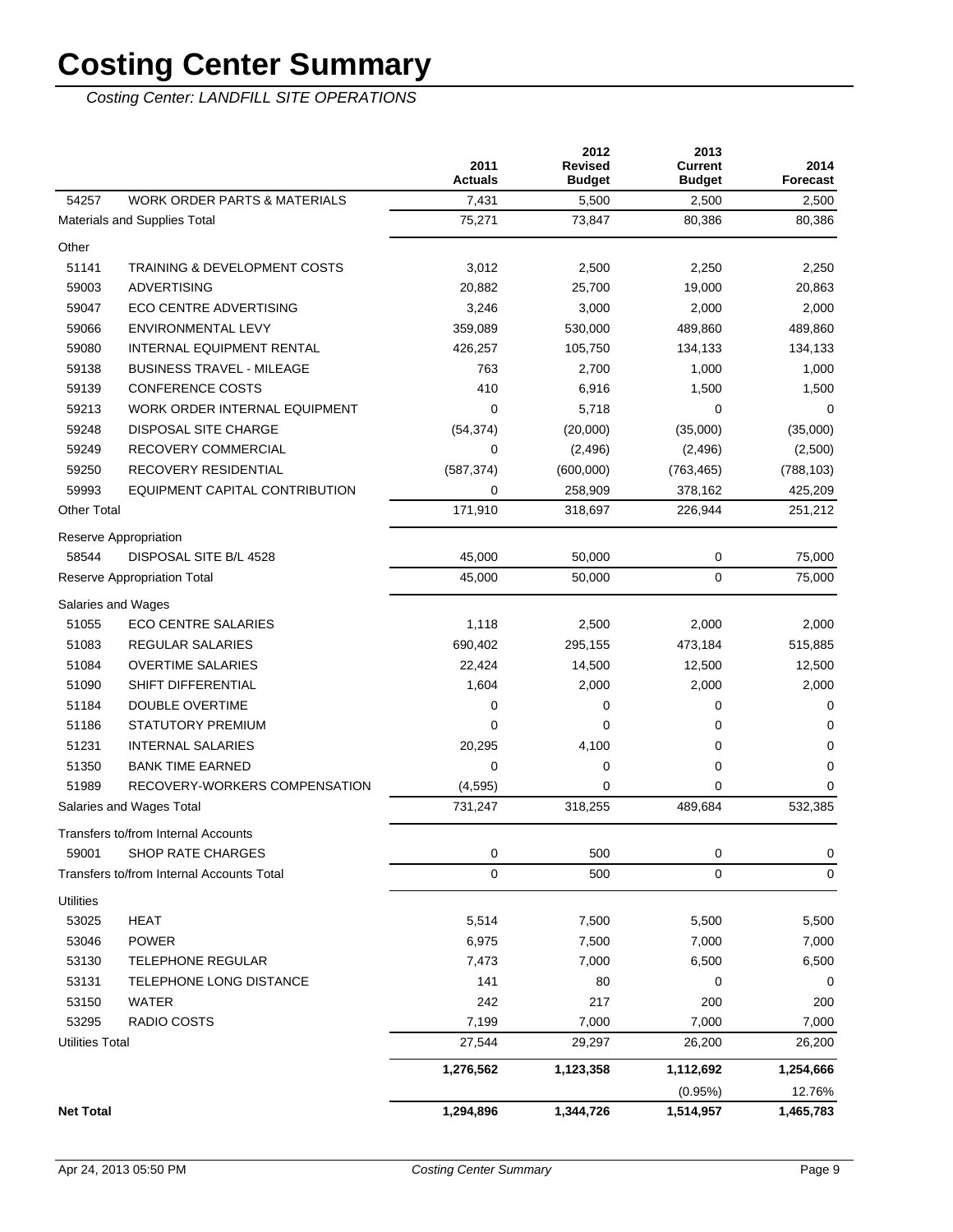Costing Center: LANDFILL SITE OPERATIONS

3,000  $2,500 2,000 1,500$  $1,000 -$ 500  $\mathbf 0$  $2013$  $2014$  $2016$ 2015 2017 Expenditure Revenue

Expenses vs Revenues (In Thousands)

**Expenses** 

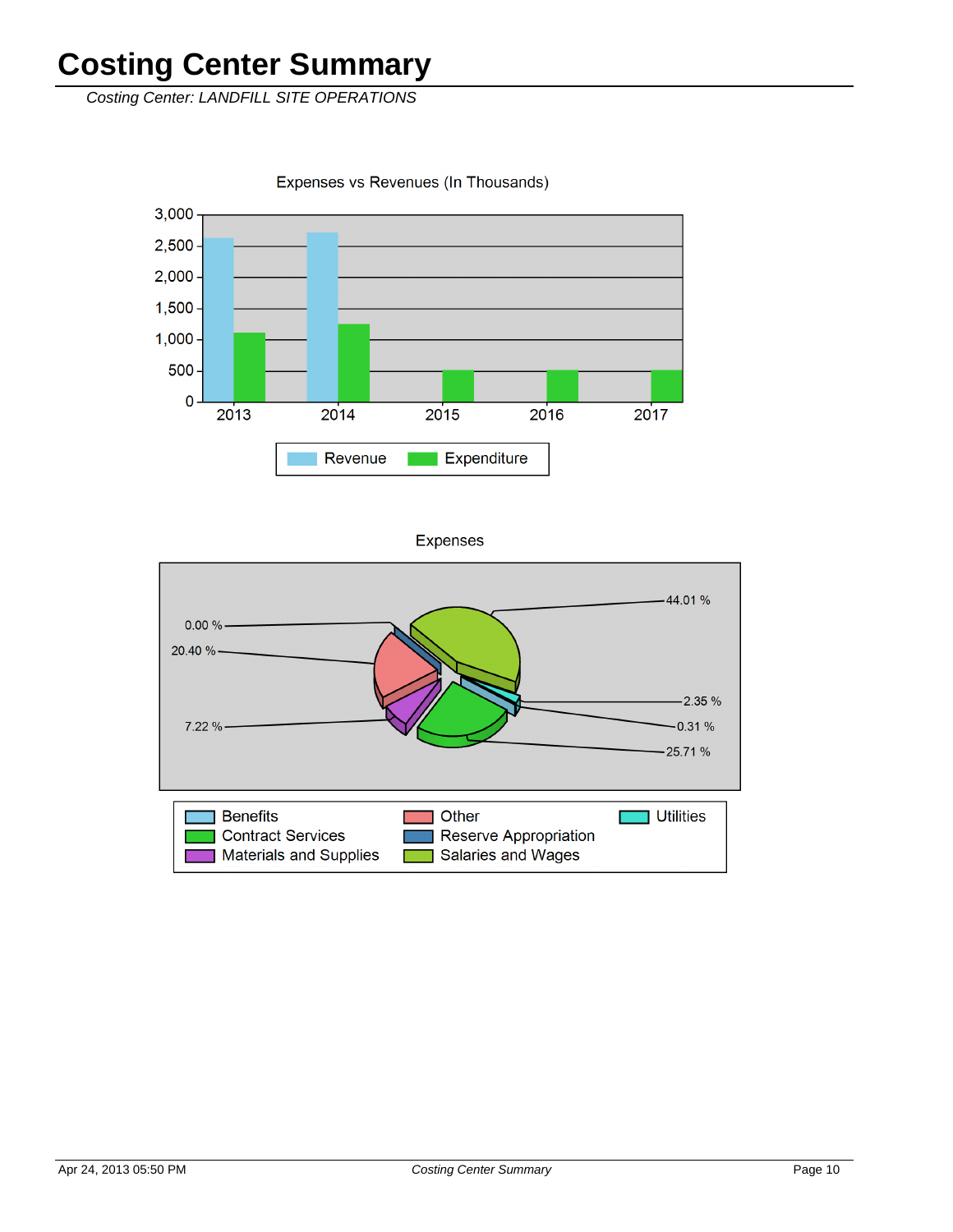Costing Center: RECYCLING OPERATIONS

Stage: Approved **Department: SANITATION Division: ENVIRONMENTAL** HEALTH SERVICES - **SANITATION Previous Costing Center: RECYCLING OPERATIONS** 

Budget Year: 2013

Accounting Reference: 1023

Manager: Ian Broome 729-2292 **Approved: Yes** 

#### **Description:**

This cost center is to cover the costs of operating and maintaining the four recycling depots located throughout the City; 34th & Victoria Avenue, Sportsplex, Brandon Shoppers Mall, and Eastview Landfill.

This cost center also covers expenses associated with the Emterra Recycling contract to operate the Materials Recovery Facility, as well as the flow through of the MMSM (Multi-Material Stewardship Manitoba) Conditional Grant to Emterra. This cost center also captures the costs of maintenance and operations as related to the Materials Recovery Facility, including labour, maintenance, parts and materials, and contracts for cleaning and repairs.

This cost center also includes the funding received from senior levels of government. The amount included for 2013 includes an increase in the MMSM Grant. At this time we have not heard what we will receive in the form of funding; budget is based on \$132/tonne for recycling, an adjustment will be made according to funding amounts.

#### **Comments:**

On a daily basis collection trucks are picking up 4 hours of recycling and 4 hours of refuse. Currently a side load truck is being used for collection of recyclables at some depots as well as a roll off truck.

#### **Outlook:**

The current contract with Emterra is set to expire in April 2013, an RFP will be sent out in early 2013 regarding a new contract.

A request is being made for funding for a By-law officer for a 2 year term in order to enforce the current sanitation By-laws.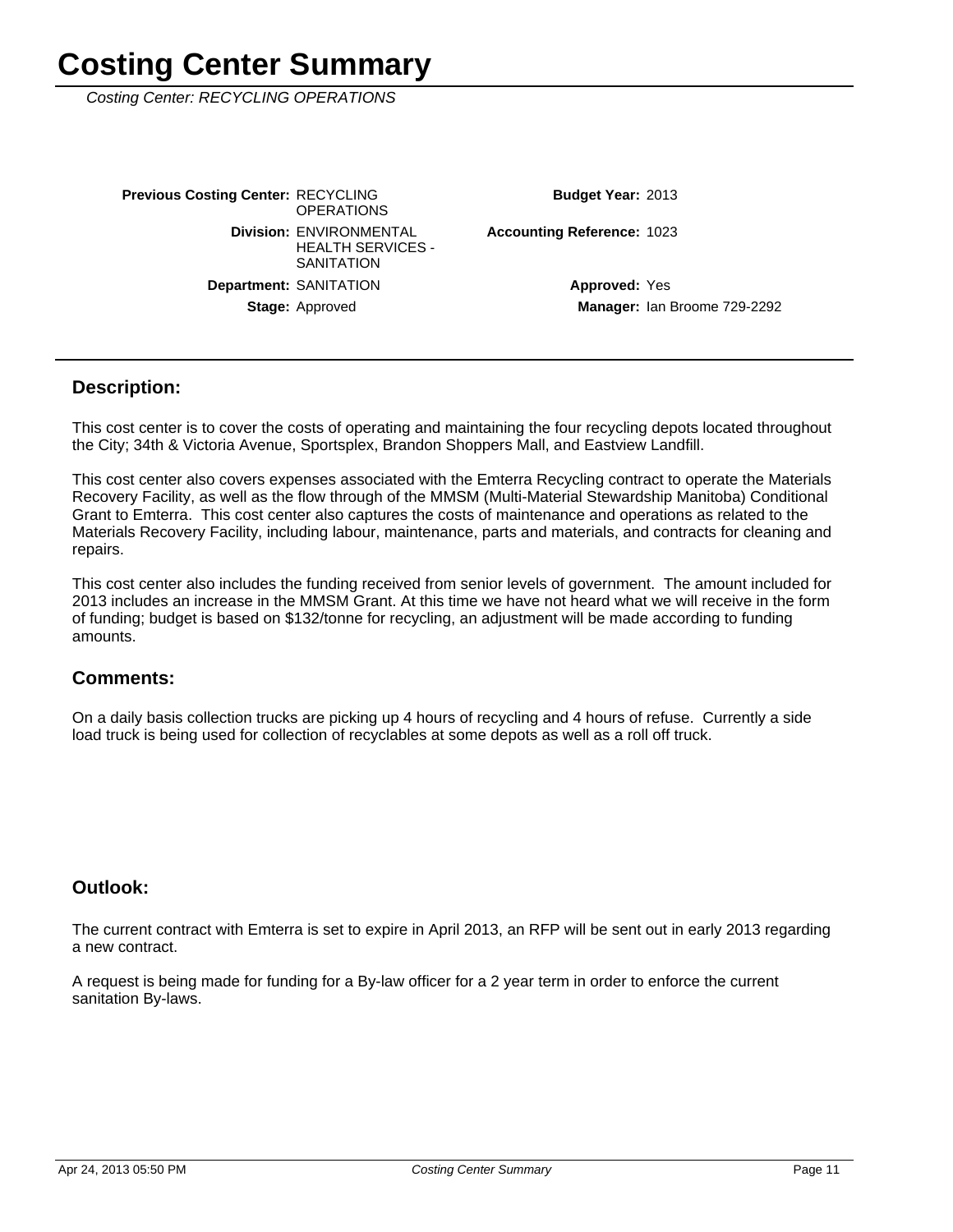Costing Center: RECYCLING OPERATIONS

### **Changes to Costing Center:**

|                            |                               |                    |                       | 2012<br>Approved |             |
|----------------------------|-------------------------------|--------------------|-----------------------|------------------|-------------|
| <b>GL Account</b>          | <b>GL Account Description</b> | <b>Changes</b>     | <b>Percent Change</b> | <b>Stage</b>     | 2013 Amount |
| <b>Revenues</b>            |                               |                    |                       |                  |             |
| 42915                      | UTILITY RECOVERY              | Increased          | 25.00 %               | 40,000           | 50,000      |
| 42999                      | <b>REVENUE</b>                | New this year      |                       | 0                | 3,000       |
| 43510                      | PROVINCIAL GOV'T              | Unchanged          | 0.00%                 | 300,000          | 300,000     |
| 43641                      | PROV-RECYCLING                | Decreased          | 11.15 %               | 602,673          | 535,466     |
| <b>Total Revenues:</b>     |                               |                    |                       | 942,673          | 888,466     |
| <b>Expenditures</b>        |                               |                    |                       |                  |             |
| 51083                      | <b>REGULAR SALARIES</b>       | Decreased          | 0.78%                 | 318,026          | 315,550     |
| 52015                      | <b>CONTRACTS</b>              | Decreased          | 52.04 %               | 8,340            | 4,000       |
| 52028                      | <b>FIRE INSURANCE</b>         | Increased          | 15.58 %               | 1,399            | 1,617       |
| 52081                      | <b>EXTERNAL EQUIPMENT</b>     | Unchanged          | 0.00%                 | 25,000           | 25,000      |
| 52124                      | PROCESSING FEES               | Unchanged          | 0.00%                 | 125,400          | 125,400     |
| 52144                      | <b>TRANSPORTATION</b>         | Increased          | 8.11%                 | 185,000          | 200,000     |
| 52755                      | <b>CLEANING CONTRACT</b>      | Increased          | 45.54 %               | 5,252            | 7,644       |
| 53025                      | <b>HEAT</b>                   | Not used this year |                       | 25,983           | $\Omega$    |
| 53046                      | <b>POWER</b>                  | Increased          | 34.84 %               | 37,080           | 50,000      |
| 53150                      | <b>WATER</b>                  | Increased          | 50.00 %               | 1,000            | 1,500       |
| 54099                      | <b>PARTS AND MATERIALS</b>    | Unchanged          | 0.00%                 | 22,500           | 22,500      |
| 54104                      | <b>DIESEL</b>                 | Increased          | 35.97 %               | 13,901           | 18,901      |
| 55024                      | <b>OTHER GRANTS</b>           | Decreased          | 11.15 %               | 602,673          | 535,466     |
| 57438                      | DEBENTURE DEBT PRINCIPAL      | Increased          | 2.29 %                | 118,058          | 120,767     |
| 57439                      | DEBENTURE DEBT INTEREST       | Decreased          | 3.69%                 | 72,035           | 69,378      |
| 59014                      | <b>WORK ORDERS</b>            | Not used this year |                       | 11,739           | 0           |
| 59080                      | <b>INTERNAL EQUIPMENT</b>     | Decreased          | 26.87 %               | 113,500          | 83,000      |
| 59357                      | <b>SURCHARGES</b>             | Increased          | 9.38%                 | 32,000           | 35,000      |
| 59993                      | <b>EQUIPMENT CAPITAL</b>      | Decreased          | 47.62 %               | 209,800          | 109,900     |
| <b>Total Expenditures:</b> |                               |                    |                       | 1,928,686        | 1,725,623   |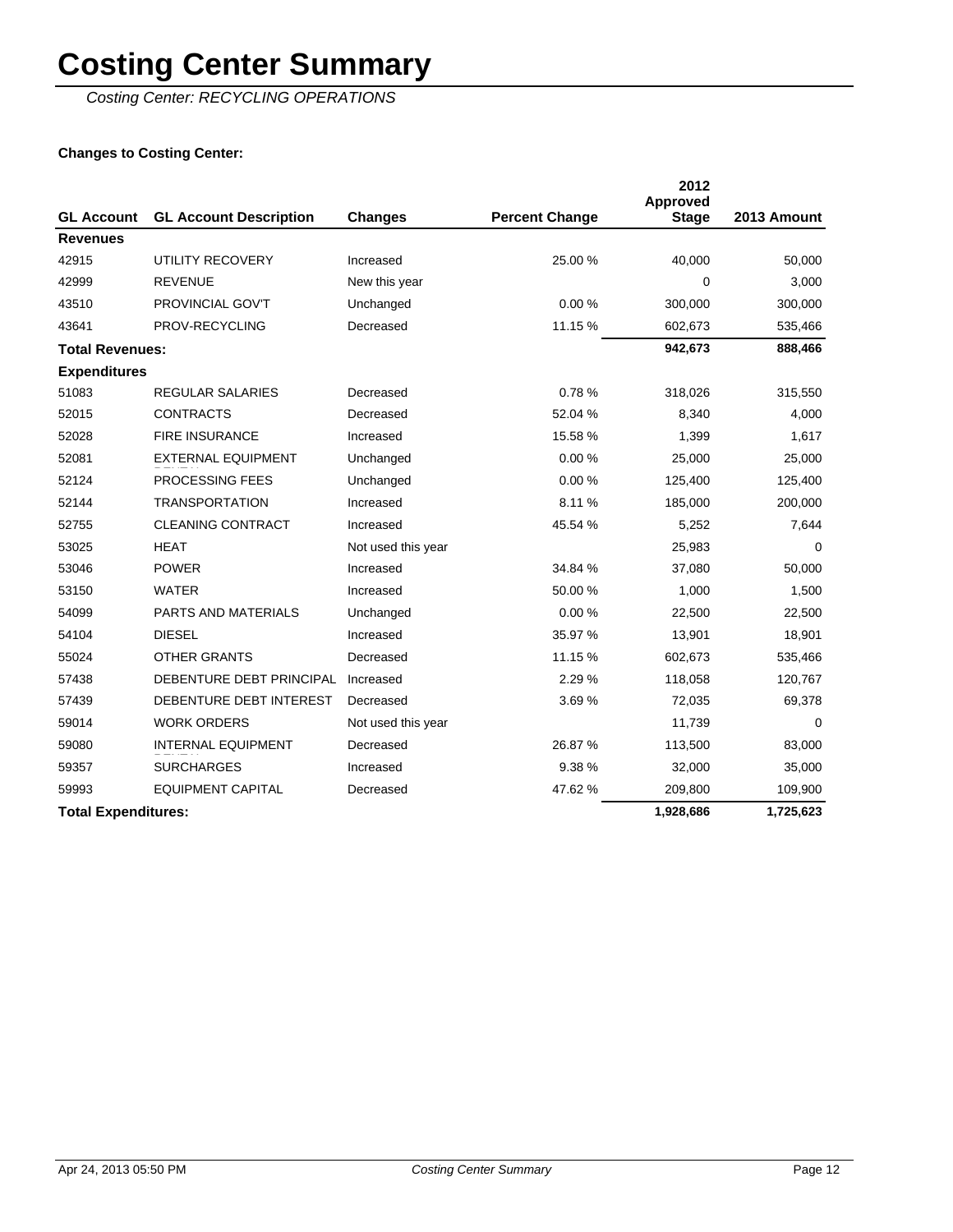Costing Center: RECYCLING OPERATIONS

|                                               | 2011<br><b>Actuals</b> | 2012<br><b>Revised</b><br><b>Budget</b> | 2013<br><b>Current</b><br><b>Budget</b> | 2014<br>Forecast |
|-----------------------------------------------|------------------------|-----------------------------------------|-----------------------------------------|------------------|
| <b>Revenues</b>                               |                        |                                         |                                         |                  |
| <b>Conditional Government Transfers</b>       |                        |                                         |                                         |                  |
| PROVINCIAL GOV'T<br>43510                     | 382,314                | 330,000                                 | 300,000                                 | 300,000          |
| 43641<br>PROV-RECYCLING                       | 476,366                | 535,466                                 | 535,466                                 | 535,466          |
| <b>Conditional Government Transfers Total</b> | 858,681                | 865,466                                 | 835,466                                 | 835,466          |
| Other Income                                  |                        |                                         |                                         |                  |
| 42999<br><b>REVENUE</b>                       | 1,932                  | 3,236                                   | 3,000                                   | 2,500            |
| Other Income Total                            | 1,932                  | 3,236                                   | 3,000                                   | 2,500            |
| User Fees and Sales of Goods                  |                        |                                         |                                         |                  |
| 42915<br>UTILITY RECOVERY                     | 38,292                 | 56,500                                  | 50,000                                  | 50,000           |
| User Fees and Sales of Goods Total            | 38,292                 | 56,500                                  | 50,000                                  | 50,000           |
|                                               | 898,905                | 925,202                                 | 888,466                                 | 887,966          |
|                                               |                        |                                         | (3.97%)                                 | $(0.06\%)$       |
| <b>Expenditures</b>                           |                        |                                         |                                         |                  |
| <b>Contract Services</b>                      |                        |                                         |                                         |                  |
| 52015<br><b>CONTRACTS</b>                     | 989                    | 4,000                                   | 4,000                                   | 4,000            |
| 52028<br><b>FIRE INSURANCE</b>                | 1,399                  | 1,467                                   | 1,617                                   | 1,666            |
| 52081<br><b>EXTERNAL EQUIPMENT RENTAL</b>     | 27,820                 | 25,000                                  | 25,000                                  | 25,000           |
| 52124<br><b>PROCESSING FEES</b>               | 137,943                | 130,812                                 | 125,400                                 | 125,400          |
| 52755<br><b>CLEANING CONTRACT</b>             | 4,874                  | 7,644                                   | 7,644                                   | 7,644            |
| <b>Contract Services Total</b>                | 173,025                | 168,923                                 | 163,661                                 | 163,710          |
| <b>Debenture Debt Servicing Costs</b>         |                        |                                         |                                         |                  |
| 57438<br>DEBENTURE DEBT PRINCIPAL             | 116,316                | 118,058                                 | 120,767                                 | 124,057          |
| 57439<br>DEBENTURE DEBT INTEREST              | 73,779                 | 72,035                                  | 69,378                                  | 66,057           |
| Debenture Debt Servicing Costs Total          | 190,095                | 190,093                                 | 190,145                                 | 190,114          |
| <b>Grants and Contributions</b>               |                        |                                         |                                         |                  |
| 55024<br>OTHER GRANTS                         | 588,856                | 535,466                                 | 535,466                                 | 535,466          |
| <b>Grants and Contributions Total</b>         | 588,856                | 535,466                                 | 535,466                                 | 535,466          |
| <b>Materials and Supplies</b>                 |                        |                                         |                                         |                  |
| 54099<br>PARTS AND MATERIALS                  | 16,454                 | 22,500                                  | 22,500                                  | 22,500           |
| 54104<br><b>DIESEL</b>                        | 10,156                 | 13,901                                  | 18,901                                  | 18,901           |
| Materials and Supplies Total                  | 26,610                 | 36,401                                  | 41,401                                  | 41,401           |
| Other                                         |                        |                                         |                                         |                  |
| 52144<br><b>TRANSPORTATION</b>                | 215,341                | 192,000                                 | 200,000                                 | 200,000          |
| 59014<br><b>WORK ORDERS</b>                   | 2,346                  | 500                                     | 0                                       | 0                |
| 59080<br>INTERNAL EQUIPMENT RENTAL            | 414,625                | 112,000                                 | 83,000                                  | 83,000           |
| 59357<br><b>SURCHARGES</b>                    | 25,933                 | 19,500                                  | 35,000                                  | 35,000           |
| 59993<br>EQUIPMENT CAPITAL CONTRIBUTION       | 0                      | 194,800                                 | 109,900                                 | 123,573          |
| <b>Other Total</b>                            | 658,245                | 518,800                                 | 427,900                                 | 441,573          |
| Salaries and Wages                            |                        |                                         |                                         |                  |
| 51017<br><b>TRAINING PAY</b>                  | 0                      | 0                                       | 0                                       | 0                |
| 51083<br>REGULAR SALARIES                     | 143,569                | 318,026                                 | 315,550                                 | 337,496          |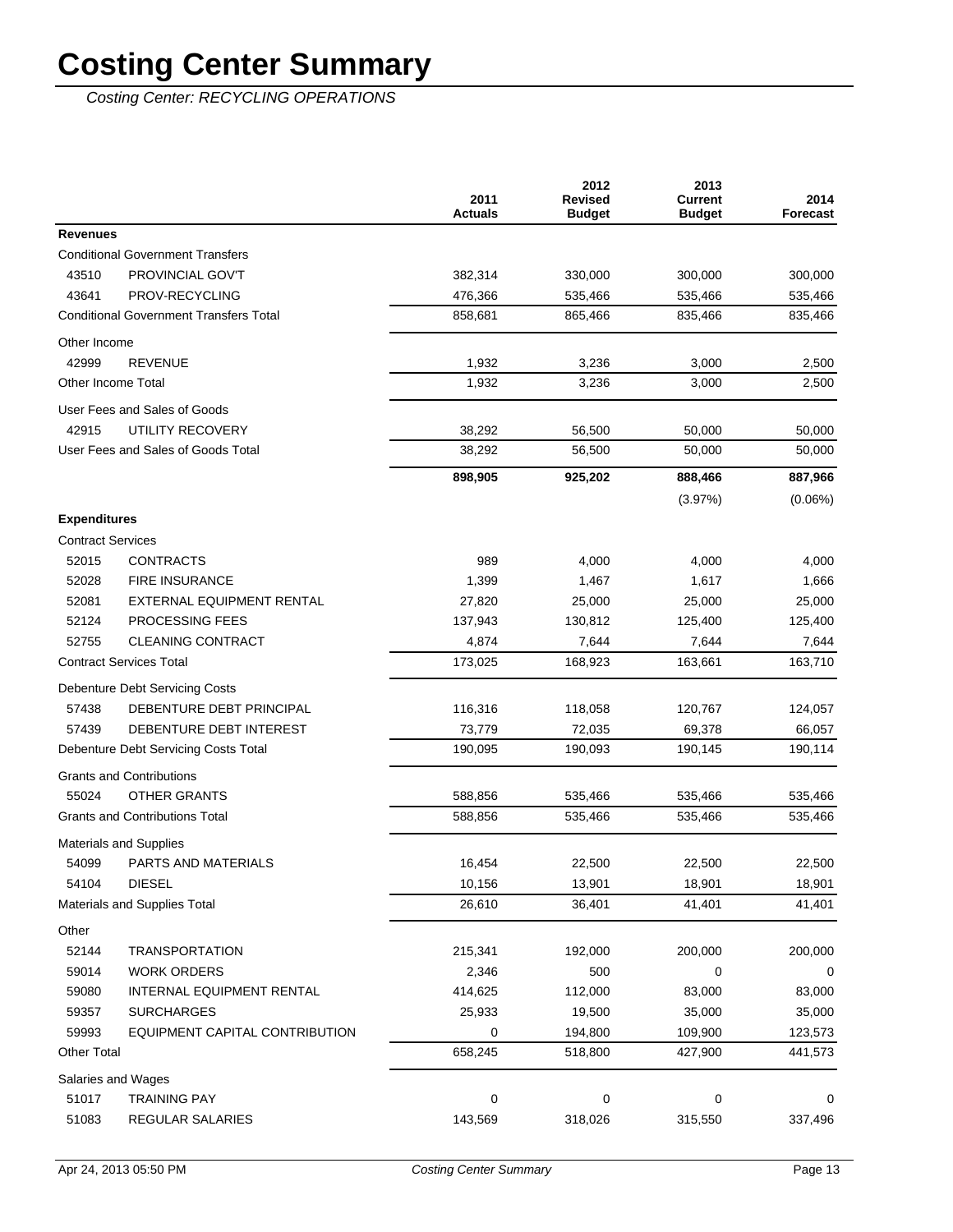Costing Center: RECYCLING OPERATIONS

|                        |                                           | 2011<br><b>Actuals</b> | 2012<br><b>Revised</b><br><b>Budget</b> | 2013<br>Current<br><b>Budget</b> | 2014<br><b>Forecast</b> |
|------------------------|-------------------------------------------|------------------------|-----------------------------------------|----------------------------------|-------------------------|
| 51084                  | <b>OVERTIME SALARIES</b>                  | 378                    | 0                                       | 0                                | 0                       |
|                        | Salaries and Wages Total                  | 143,947                | 318,026                                 | 315,550                          | 337,496                 |
|                        | Transfers to/from Internal Accounts       |                        |                                         |                                  |                         |
| 59001                  | <b>SHOP RATE CHARGES</b>                  | 0                      | 1,000                                   | 0                                | $\mathbf 0$             |
|                        | Transfers to/from Internal Accounts Total | 0                      | 1,000                                   | 0                                | 0                       |
| <b>Utilities</b>       |                                           |                        |                                         |                                  |                         |
| 53025                  | HEAT                                      | 0                      | 0                                       | $\Omega$                         | $\mathbf 0$             |
| 53046                  | <b>POWER</b>                              | 38,670                 | 49,400                                  | 50,000                           | 50,000                  |
| 53150                  | <b>WATER</b>                              | 1,230                  | 1,700                                   | 1,500                            | 1,500                   |
| <b>Utilities Total</b> |                                           | 39,900                 | 51,100                                  | 51,500                           | 51,500                  |
|                        |                                           | 1,820,678              | 1,819,809                               | 1,725,623                        | 1,761,260               |
|                        |                                           |                        |                                         | (5.18%)                          | 2.07%                   |
| <b>Net Total</b>       |                                           | (921, 774)             | (894, 607)                              | (837, 157)                       | (873, 294)              |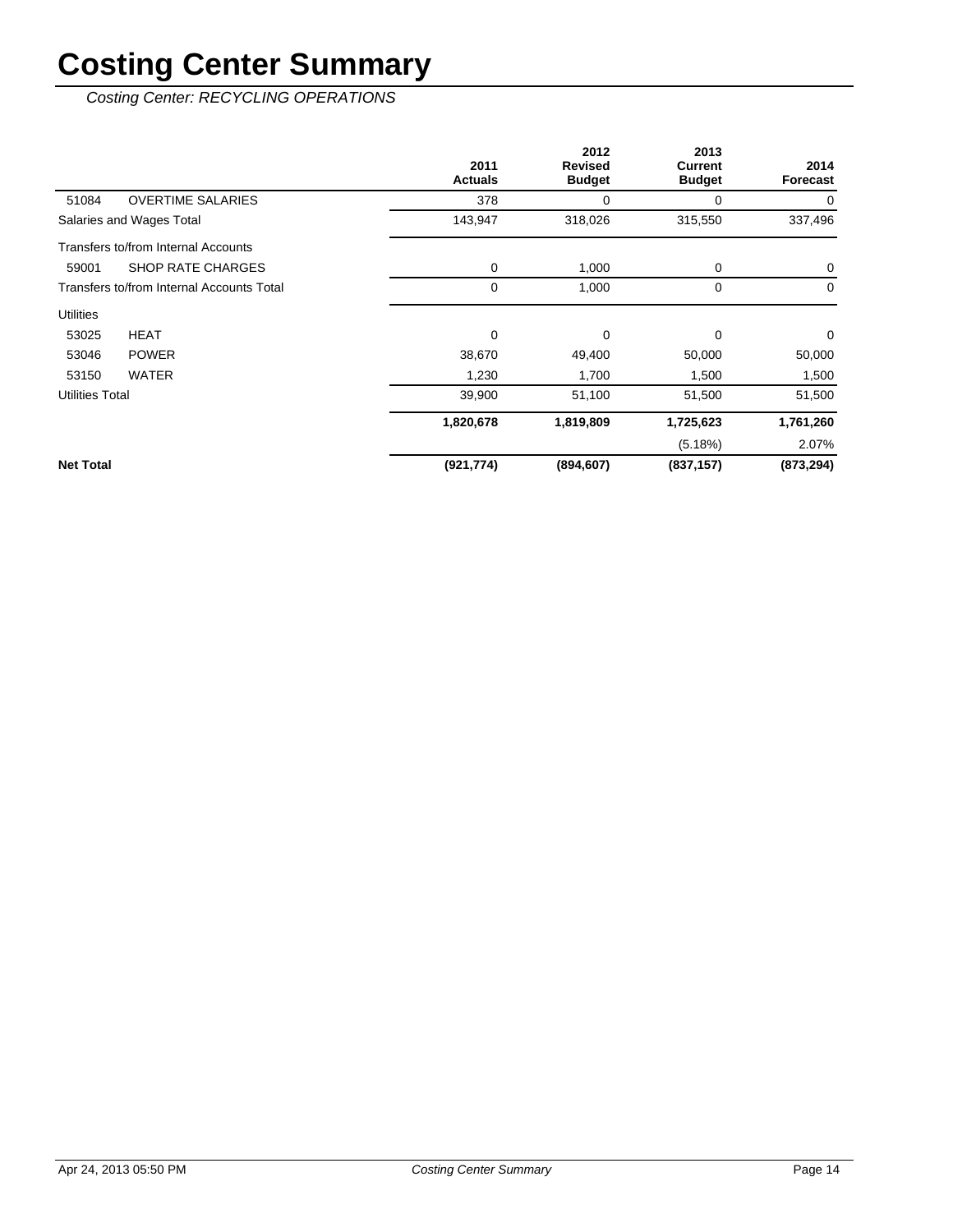Costing Center: RECYCLING OPERATIONS

Expenses vs Revenues (In Thousands)



**Expenses** 

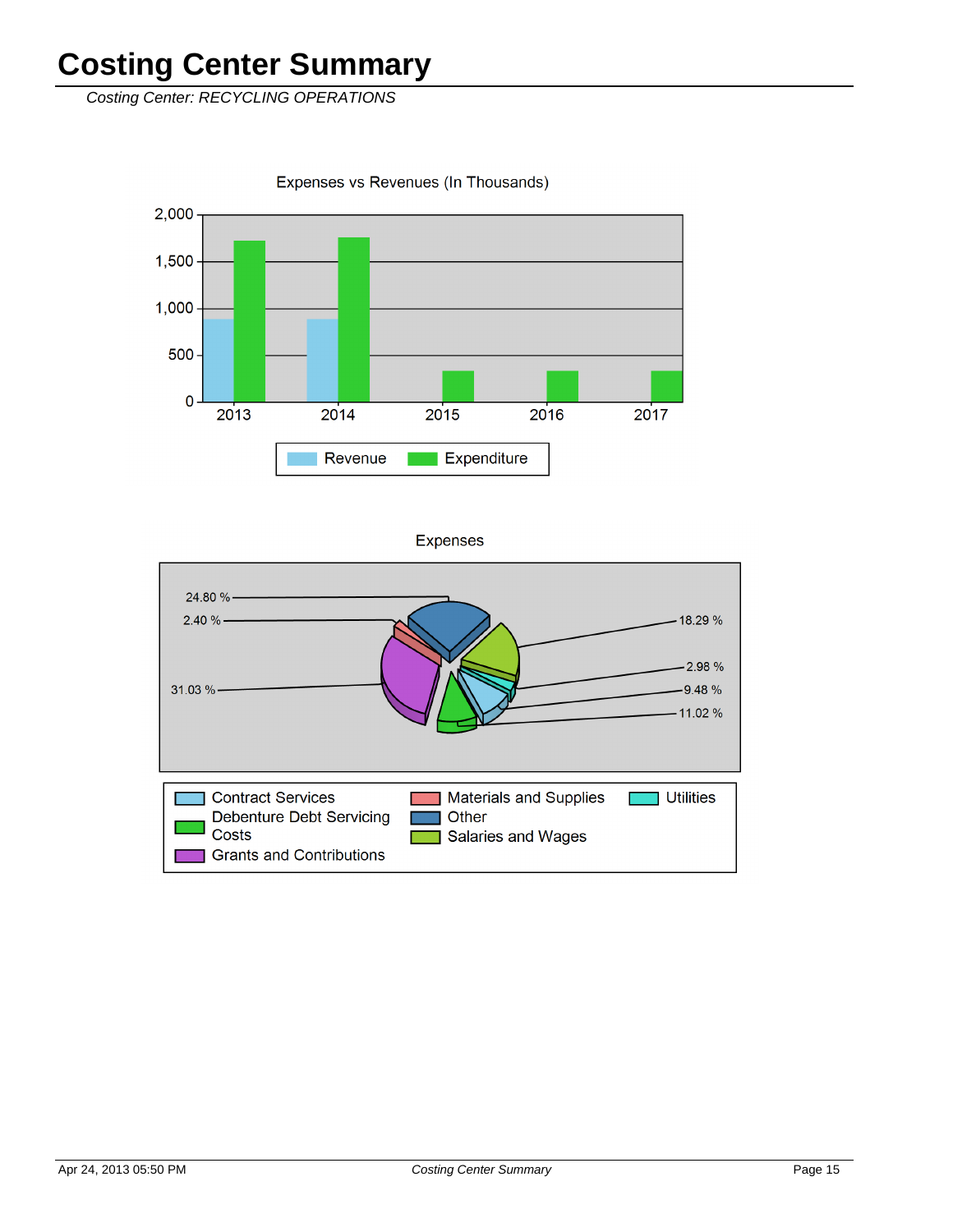Costing Center: REFUSE COLLECTION

Stage: Approved **Department: SANITATION Division: ENVIRONMENTAL** HEALTH SERVICES - **SANITATION Previous Costing Center: REFUSE COLLECTION**  **Accounting Reference: 0166** Budget Year: 2013

> Manager: Ian Broome 729-2292 **Approved: Yes**

#### **Description:**

This cost center captures costs associated with the weekly bulk item pick up program that will be operated in conjunction with the new 2012 Refuse/Recycling program. This cost center also covers the cost of maintaining approximately 200 litter bins in the downtown area and on the walkways throughout the City.

In addition to the residential pickup, revenue is also generated from apartment buildings that pay for extra refuse collection.

### **Comments:**

With the new recycling/garbage system in place, the Sanitation Department is finding that there is a strong need to increase manpower within city limits to control litter that is discarded in the lanes, and to control the locations of containers so that the refuse trucks have reasonable access in order that the trucks can function safely and efficiently.

### **Outlook:**

The implementation of the WRARS (waste reduction and recycling support) levy, is an incentive for commercial refuse customers to divert all recyclables from the active working face of the landfill cell. As we move forward and educate the residents on recycling, our WRARS rebate from the Provincial Fund will increase.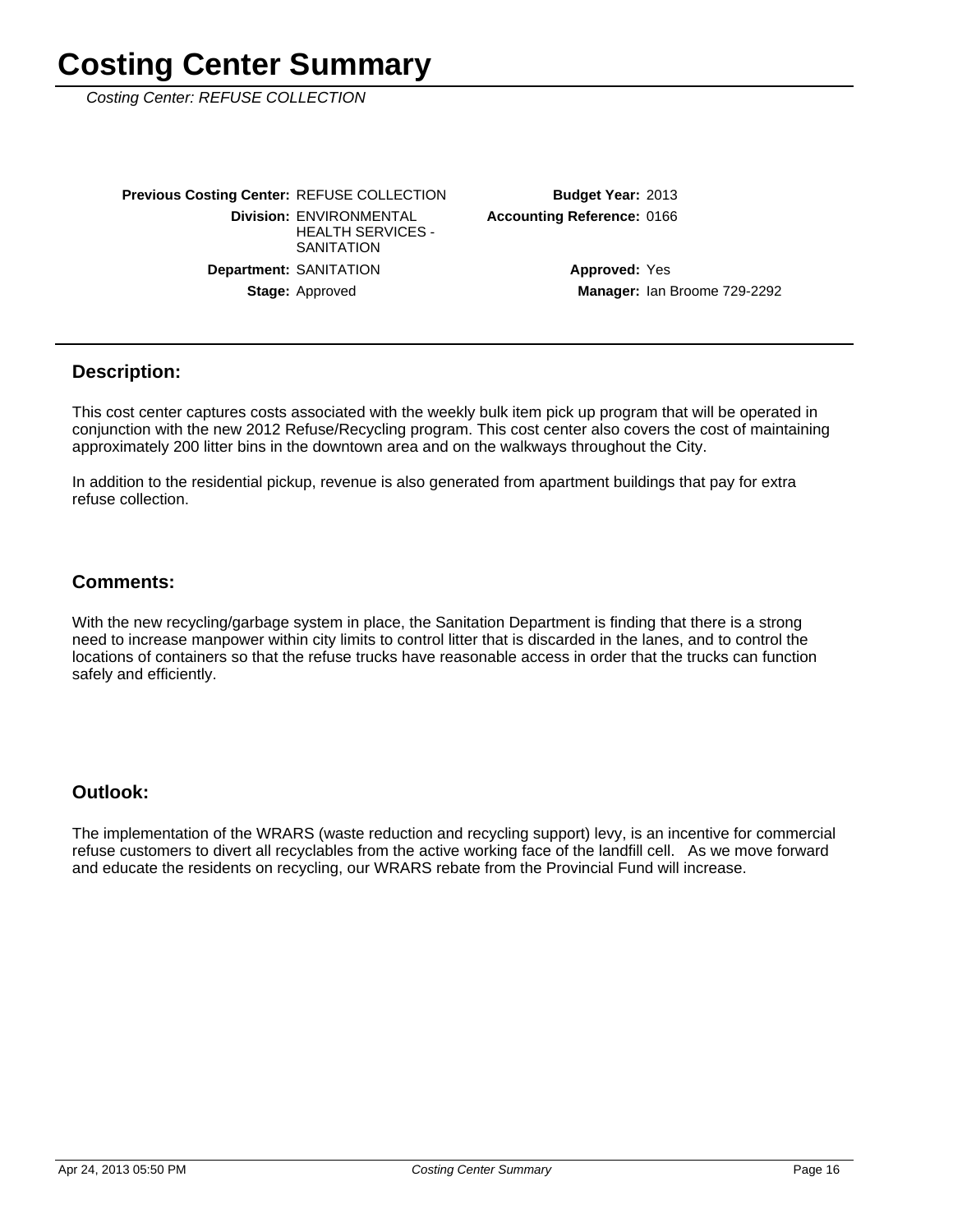Costing Center: REFUSE COLLECTION

### **Changes to Costing Center:**

|                            |                               |           |                       | 2012<br>Approved |             |
|----------------------------|-------------------------------|-----------|-----------------------|------------------|-------------|
| <b>GL Account</b>          | <b>GL Account Description</b> | Changes   | <b>Percent Change</b> | <b>Stage</b>     | 2013 Amount |
| <b>Revenues</b>            |                               |           |                       |                  |             |
| 42999                      | <b>REVENUE</b>                | Increased | 18.18 %               | 55,000           | 65,000      |
| <b>Total Revenues:</b>     |                               |           |                       | 55,000           | 65,000      |
| <b>Expenditures</b>        |                               |           |                       |                  |             |
| 51083                      | REGULAR SALARIES              | Decreased | 1.18%                 | 293,357          | 289,901     |
| 51084                      | <b>OVERTIME SALARIES</b>      | Decreased | 33.33 %               | 1,500            | 1,000       |
| 54099                      | PARTS AND MATERIALS           | Decreased | 24.08%                | 6,644            | 5,044       |
| 54103                      | GASOLINE #2                   | Decreased | 7.36 %                | 5,937            | 5,500       |
| 54104                      | <b>DIESEL</b>                 | Unchanged | 0.00%                 | 108,053          | 108,053     |
| 59003                      | <b>ADVERTISING</b>            | Decreased | 33.33 %               | 1,500            | 1,000       |
| 59014                      | <b>WORK ORDERS</b>            | Decreased | 25.00 %               | 2,000            | 1,500       |
| 59080                      | <b>INTERNAL EQUIPMENT</b>     | Decreased | 30.77 %               | 78,000           | 54,000      |
| 59248                      | <b>DISPOSAL SITE CHARGE</b>   | Increased | 27.24 %               | 600,000          | 763,465     |
| 59993                      | <b>EQUIPMENT CAPITAL</b>      | Decreased | 47.17 %               | 116,390          | 61,490      |
| <b>Total Expenditures:</b> |                               |           |                       | 1,213,381        | 1,290,953   |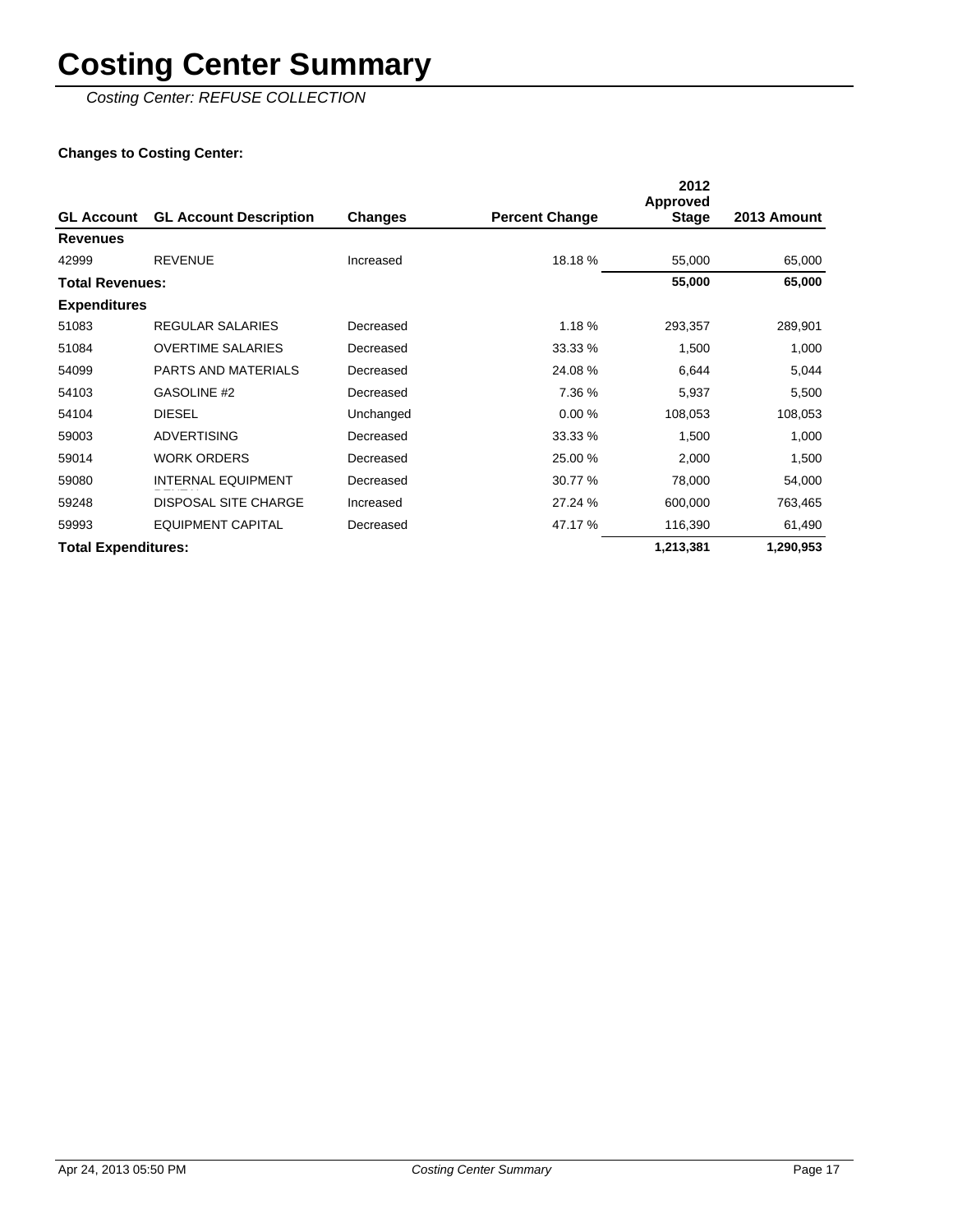Costing Center: REFUSE COLLECTION

|                     |                                  | 2011<br><b>Actuals</b> | 2012<br><b>Revised</b><br><b>Budget</b> | 2013<br><b>Current</b><br><b>Budget</b> | 2014<br>Forecast |
|---------------------|----------------------------------|------------------------|-----------------------------------------|-----------------------------------------|------------------|
| <b>Revenues</b>     |                                  |                        |                                         |                                         |                  |
| Other Income        |                                  |                        |                                         |                                         |                  |
| 42999               | <b>REVENUE</b>                   | 65,709                 | 80,000                                  | 65,000                                  | 65,000           |
|                     | Other Income Total               | 65,709                 | 80,000                                  | 65,000                                  | 65,000           |
|                     |                                  | 65,709                 | 80,000                                  | 65,000                                  | 65,000           |
|                     |                                  |                        |                                         | (18.75%)                                | 0.00%            |
| <b>Expenditures</b> |                                  |                        |                                         |                                         |                  |
|                     | <b>Materials and Supplies</b>    |                        |                                         |                                         |                  |
| 54062               | <b>LIABILITY CLAIMS</b>          | 1,198                  | 0                                       | 0                                       | 0                |
| 54099               | PARTS AND MATERIALS              | 10,340                 | 6,444                                   | 5,044                                   | 5,243            |
| 54103               | <b>GASOLINE #2</b>               | 5,871                  | 5,937                                   | 5,500                                   | 5,500            |
| 54104               | <b>DIESEL</b>                    | 105,191                | 114,053                                 | 108,053                                 | 108,053          |
|                     | Materials and Supplies Total     | 122,599                | 126,434                                 | 118,597                                 | 118,796          |
| Other               |                                  |                        |                                         |                                         |                  |
| 59003               | <b>ADVERTISING</b>               | $\Omega$               | 500                                     | 1,000                                   | 1,000            |
| 59014               | <b>WORK ORDERS</b>               | 382                    | 1,000                                   | 1,500                                   | 1,500            |
| 59080               | <b>INTERNAL EQUIPMENT RENTAL</b> | 194,390                | 78,000                                  | 54,000                                  | 54,000           |
| 59248               | DISPOSAL SITE CHARGE             | 587,374                | 600,000                                 | 763,465                                 | 788,103          |
| 59993               | EQUIPMENT CAPITAL CONTRIBUTION   | $\mathbf 0$            | 116,390                                 | 61,490                                  | 279,064          |
| <b>Other Total</b>  |                                  | 782,146                | 795,890                                 | 881,455                                 | 1,123,667        |
|                     | Salaries and Wages               |                        |                                         |                                         |                  |
| 51083               | <b>REGULAR SALARIES</b>          | 170,273                | 293,357                                 | 289,901                                 | 311,112          |
| 51084               | <b>OVERTIME SALARIES</b>         | 60                     | 1,500                                   | 1,000                                   | 1,000            |
| 51231               | <b>INTERNAL SALARIES</b>         | $\Omega$               | 3,200                                   | 0                                       | 0                |
|                     | Salaries and Wages Total         | 170,333                | 298,057                                 | 290,901                                 | 312,112          |
|                     |                                  | 1,075,078              | 1,220,381                               | 1,290,953                               | 1,554,575        |
|                     |                                  |                        |                                         | 5.78%                                   | 20.42%           |
| <b>Net Total</b>    |                                  | (1,009,369)            | (1, 140, 381)                           | (1, 225, 953)                           | (1,489,575)      |